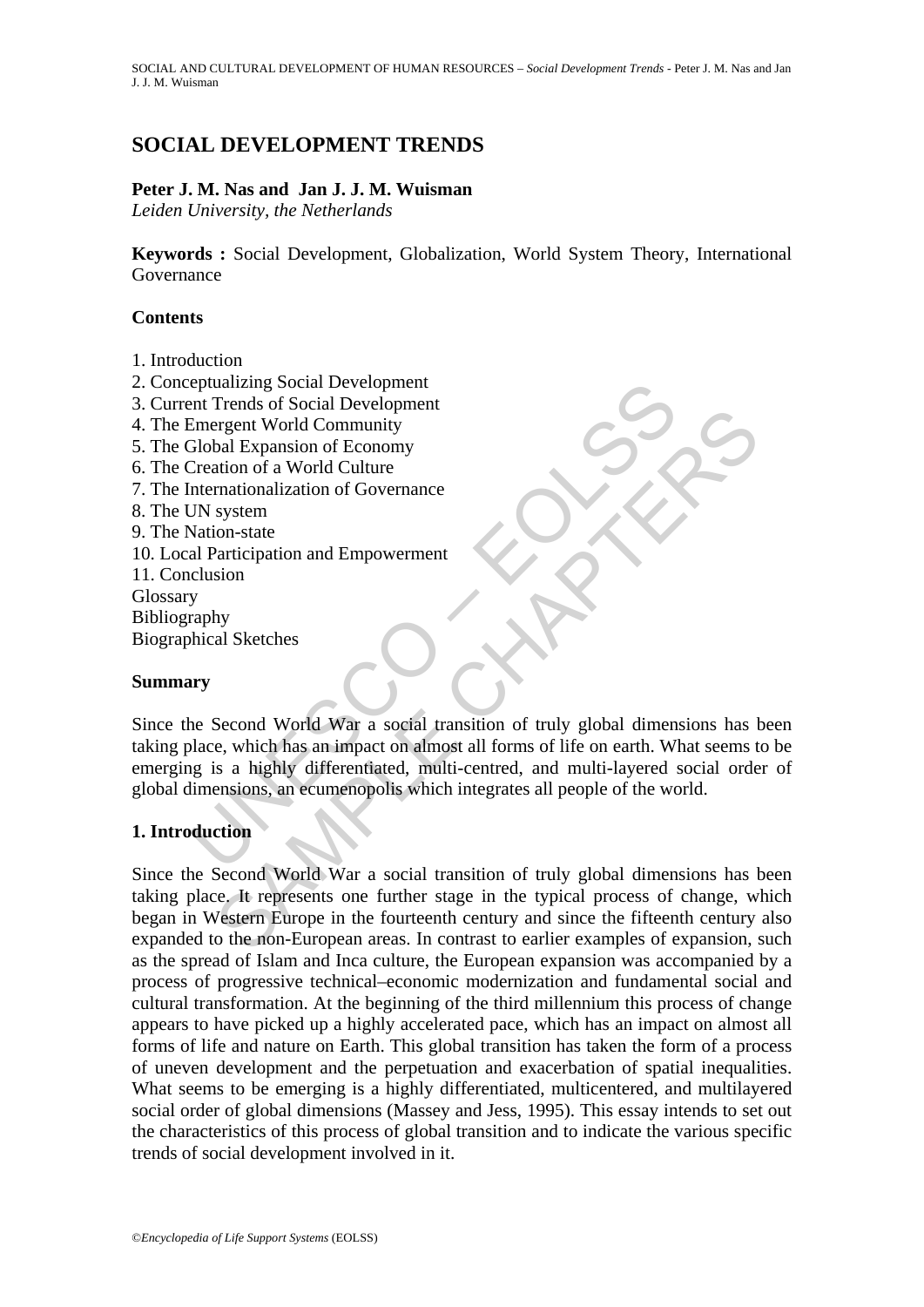For this purpose we will first discuss the ways social development is conceptualized, and then elaborate on the current development trends, respectively the dimensions of economy, culture, and governance, as well as the international, national, and grassroots levels. Finally, a number of conclusions will be drawn.

### **2. Conceptualizing Social Development**

Societies are always in a state of change, be this slowly in a piecemeal fashion or rapidly, even to the extent of being revolutionary. These processes of evolution and revolution have attracted their fair share of scholarly attention in the course of time and nowadays particularly they are considered crucial as the world is felt to have grown increasingly smaller through the use of new means of transport and mass communications. Scientific explanations of social change have varied over time, depending on the views on humankind and society current at the time and following the developments of sociological reasoning. For a large part of the twentieth century two schools of thinking dominated the issue, namely the Marxist approach and modernization theory.

maria intough the use of low means of analytical<br>incidents. Scientific explanations of social change have variable and<br>ments of sociological reasoning. For a large part of the twentie<br>of thinking dominated the issue, namel on the views on humankind and society current at the time and following<br>that of sociological reasoning. For a large part of the twentieth century<br>f thinking dominated the issue, namely the Marxist approach<br>ion theory.<br>The The basic theme in Marxist analysis is a unilinear evolution related to different modes of production. An example is the impressive study of Aidan Southall (1998) on the city in time and space. He specifies four phases in the development of cities in the world, namely the Asiatic mode of production implying the unity of town and country, the ancient mode of production leading to the ruralization of the city, the feudal mode characterized by antagonism between the two, and the capitalist mode of production which implies the urbanization of the countryside. Although Southall is critical of simplistic unilinear theory and introduces many nuances to the crucial transition phases, nevertheless his work may be considered a modern elaboration of the Marxist approach.

Modernization theory, by contrast, has been dominated by dualistic reasoning contrasting one type of society, the "old," "traditional," or "rural" one, with another type, the "new," "modern," or "urban" one. This approach is exemplified by the classic work of Tönnies (1963, original 1887) contrasting Gemeinschaft and Gesellschaft. The former concept refers to organic, closed, tight forms of community, while the latter covers the rational, individualized, and functional way of characterizing society.

In the 1950s the modernization theory as applied in rural studies transformed into a process approach. It was stressed that the enlargement of scale was becoming a dominant factor. External forces influenced local forms of community leading to higher levels of cosmopolitan attitudes and behavior. On a broader scale, modernization, development, and change became concepts coined for use in the international arena of development cooperation, referring to the relations between rich and poor countries and the "need" for the development of underdeveloped countries. In the 1970s and 1980s, development theory elaborated on these relations between states and evolved into a structural theory of imperialism and a world systems approach.

The impact of increasing international contacts was also formulated by means of two hypotheses, namely convergence and divergence. The case of convergence was based on the idea that "increasing participation by initially differentiated societies in a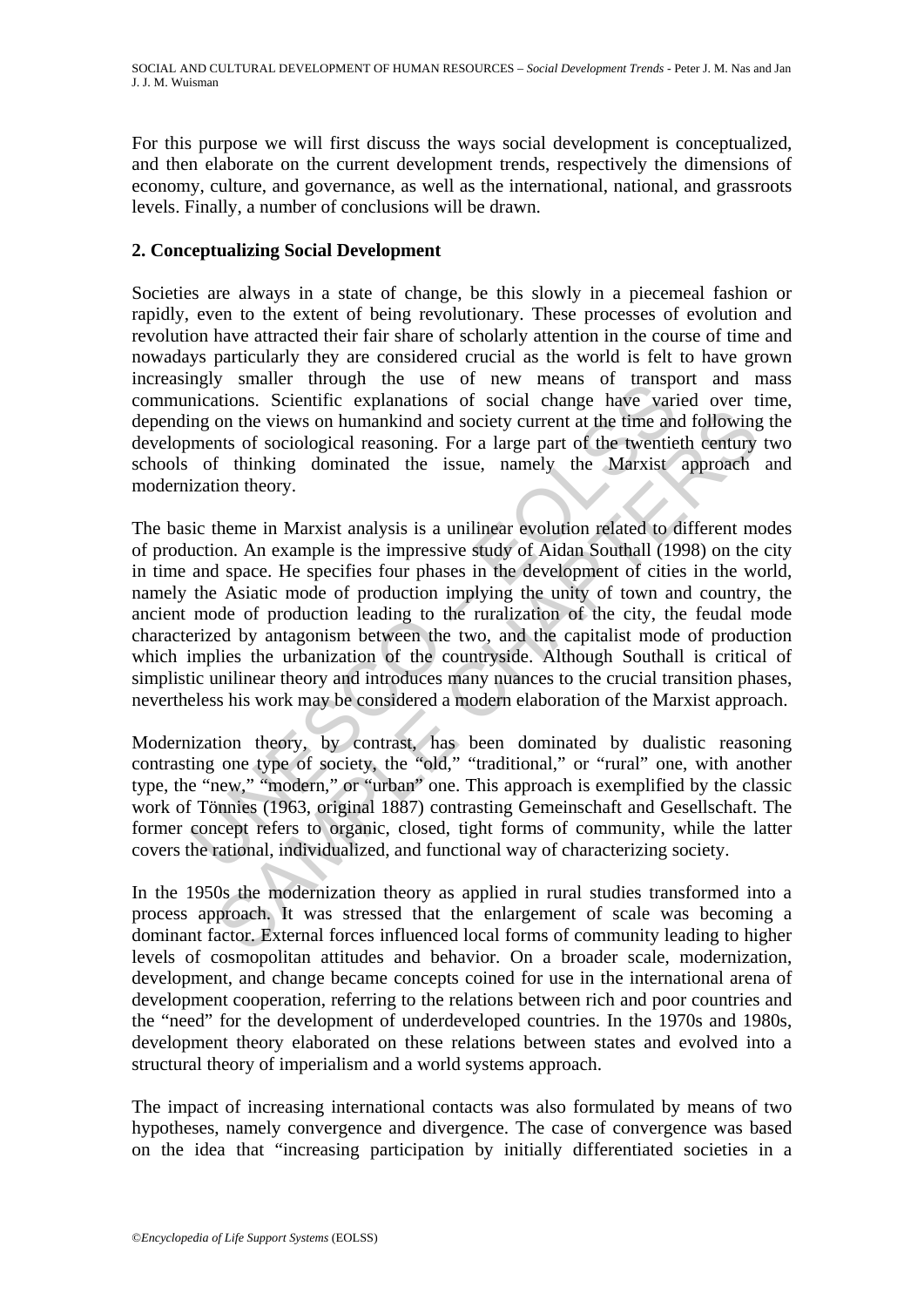common technology, common markets, and a common universe of discourse exerts a powerful generalising and standardising influence" (Hawley, 1971: 294). Hawley considered the case of divergence, with several parallel lines of change resulting in relatively distinct outcomes, less probable. He admitted, however, that at the time of his study, the 1970s, it was difficult to arrive at a definitive conclusion about the ongoing processes of change. In the 1990s world society has evolved considerably. After the abrupt fall of the communist regimes, most of the concepts regarding social transition heavily laden with the ideology of the Cold War era have been severely criticized. They have been supplemented and partially replaced by the discourse on processes of globalization and localization. This globalization discourse, in combination with the theory on the evolving informational and network society, is very useful for grasping contemporary social development trends and even for opening up vistas of future world society far beyond convergence and divergence.

botary social development uents and even tot opening up visitals<br>far beyond convergence and divergence.<br>zation builds on the world systems theory as a matter of course as<br>world as a whole. Yet, the advocates of globalizati Expansive and avoid systems theory as a matter of course as it also foot buld as a whole. Yet, the advocates of globalization do not find this theory because it is concentrated too much at the level of the state and on etw Globalization builds on the world systems theory as a matter of course as it also focuses on the world as a whole. Yet, the advocates of globalization do not find this theory very satisfying, because it is concentrated too much at the level of the state and on the relations between states, without enough recognition being accorded to the transnational aspect of the world system. Moreover, modernization is often perceived as an ideal to be striven for, a connotation that is generally not appreciated by the advocates of globalization, who have an eye for the less desirable effects of this process. One further aspect, which is less appreciated within the globalization approach, is the relative simplicity of the modernization theory, which often uses oppositions to deal with social transformation, as if societies change, for example, from homogeneous to heterogeneous, from traditional to modern, and from integrated to disintegrated. Refuting this simplification, the advocates of the globalization approach stress that modernization is a very complex process in which some people revert to traditional values, integration is sometimes strengthened, the search for identity can become paramount and so on. So, it is not a question of either traditional or modern, but of both traditional and modern; integrated as well as disintegrated and so on (Nas, 1998). The concept of globalization is used in this way to criticize both the world systems and modernization approaches.

The significance of the economic aspects in globalization theory is exemplified by the role perceived for the penetration of the world market in societies all over the world. Both benefits and the losses inherent in this process of commodification are acknowledged. From the point of view of culture, globalization is, however, defined as the generation of a new culture at world level. This "third" culture does not belong to any one nation in particular, but is global in nature. It is the source of localization, as in reaction to the overwhelming and intruding cultural transformation, people re-evaluate local identity. In order to cope with the global the local is emphasized and sometimes even re-created. The cultural approach has brought the element of identity to the fore; this has become one of the most distinctive topics of modern sociology, as proven by the persistence of ethnic strife and conflict in modern society.

The study of Manuel Castells (1998–1999) on the information society can be seen as a further elaboration of the globalization approach. He argues that the most characteristic element of the social transition currently taking place is the penetration of the network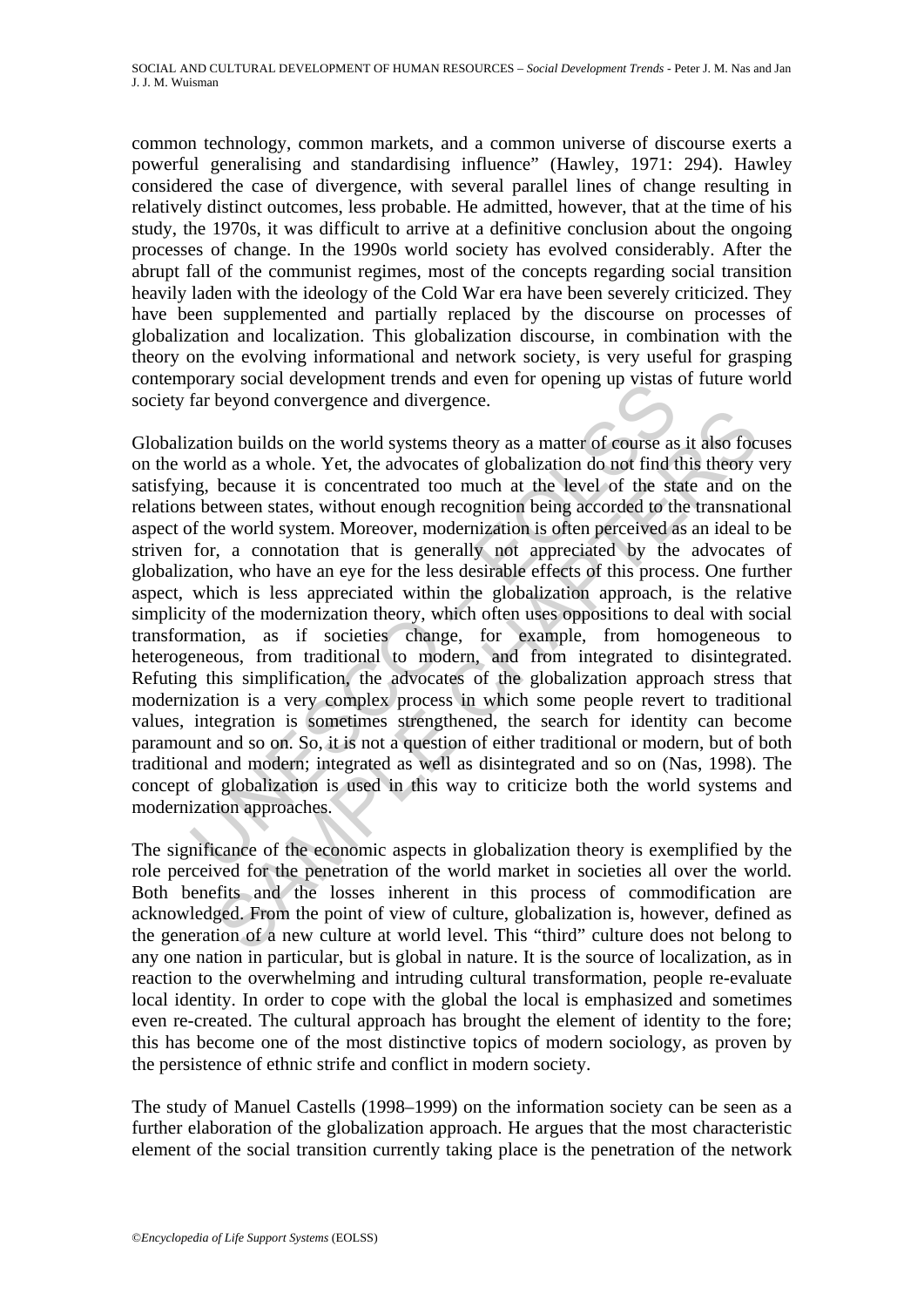way of organization into every nook and cranny of the whole society, in production, consumption, family, state, politics, warfare, and so on. This will lead to a new phase in societal development, the outlines of which are becoming increasingly clear and in which societies are intertwined on a world scale. However, this globalization, which is especially dominant in the international global financial institutions and transnational enterprises, engenders strong developments at grassroots level, where social movements and the search for local, religious, and ethnic identity predominate. The state and national politics are bifurcated between these tendencies of localization and globalization, but no consensus has been reached among scholars as to whether or not this results in a strengthening or weakening of the state.

Examples of univertir ways in winch social development treat<br>ed in the course of time allow the conclusion that sociological rest sheen evolving continuously and has reached an intricate cumula<br>nd concepts. Differences in These examples of different ways in which social development trends have been perceived in the course of time allow the conclusion that sociological reasoning in this field has been evolving continuously and has reached an intricate cumulative pattern of ideas and concepts. Differences in opinion on phases (two or more), character (evolutionary or revolutionary), mechanisms (class struggle or diffusion of knowledge, technology and social institutions), and end results (convergence or divergence) of social transition have led to a series of cumulative ideas, the full power of which is incorporated in the contemporary discourse on globalization and localization. The current debate is increasingly leading towards the analysis of special trends pointing to the genesis of a new phase in global societal organization. In the next section these trends will be elaborated.

# **3. Current Trends of Social Development**

een evolving continuously and has reached an intricate cumulative patter concepts. Differences in opinion on phases (two or more), characted concepts. Differences in opinion on phases struggle or differences and social ant The global transition currently taking place is part of the specific process of change which started with the European expansion in the fifteenth century. In the course of time it has absorbed more and more peoples and places and inexorably expanded to more and more aspects of human life and nature. In all stages this process has been associated with the emergence of differences between the peoples and places involved, rather than with evenness and uniformity. In the early stages these differences and inequalities were closely related to the widely varied natural, cultural, social, economic, and political conditions existing in the non-European areas concerned. From the sixteenth century, however, after the defeat of the local empires and states and the conquest of vast areas by the Europeans, the inner dynamics of the process gradually gained more weight and increasingly determined its course. The process has reached such a degree of selfpropulsion that the global transition currently taking place is based primarily on the pursuit of unequal development as a matter of policy. It is driven by the dynamics and synergism of a technical and economic system based on financial capitalism which has become hypertrophic in a rapidly increasing number of societies: the US, Japan, the European Union, and a number of newly industrialized countries (NICs). The precise outcome of the process of global transition on the different peoples and in the various parts of the world is highly dependent on the structure and organization of the societies concerned and their capacity to achieve the requisite technological and economic modernization and social and cultural transformation. To a high degree these societal processes determine the capability of a nation to join the process of social and economic development and its capacity to tap its resources and profit from it.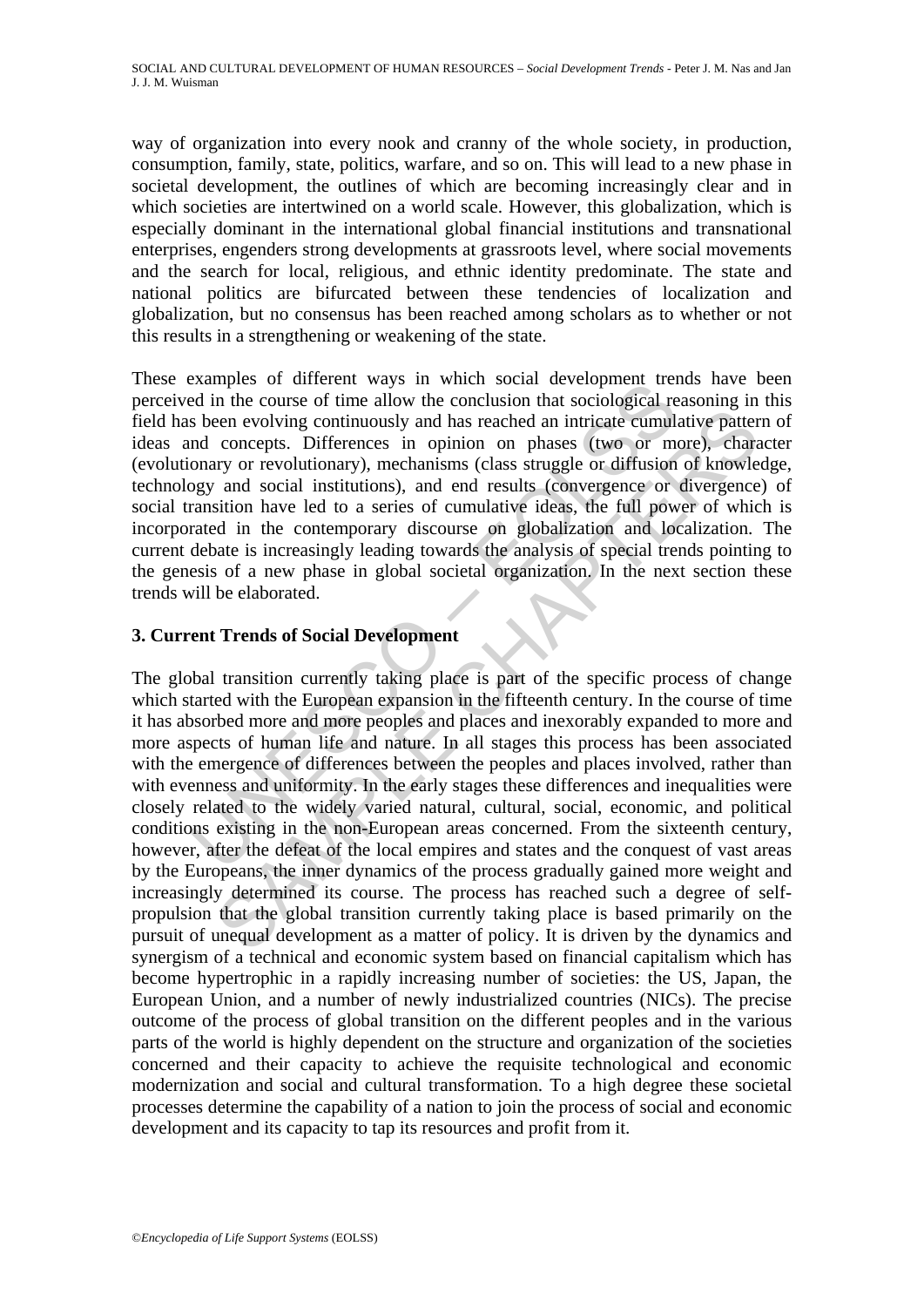notation (investigation) and untered a raping method and the molecular chondator (investigation) in the development of new technomical know-how, research for the development of new technomic of neural sphere, tends of conc of natural, human and capital resources, and the pattern of living and word section of humankind. In the cultural sphere, trends of convergence tend to go hand in hand too. On the one hand, modern lifestyles on patterns ar The differences and inequalities emerging in the course of the process of global transition between the various peoples and places on the planet manifest themselves in a wide variety of ways. In this article, attention is focused exclusively on the social, economic, cultural, and political aspects. The differences and inequalities with regard to the social aspects of globalization are typically those related to the time–space dimension. As a result of the enormously increased efficiency in transport and communications, the space–time distance between a certain category of peoples and places on the globe has decreased dramatically. At the same time, the space–time distance between other peoples and places has increased relatively. As far as the economic aspects of globalization are concerned, clear differences and inequalities emerge with regard to production. Remarkable in this respect is the predominance of transnational corporations (TNCs). They control and direct a rapidly increasing part of the technical know-how, research for the development of new technologies, the allocation of natural, human and capital resources, and the pattern of living and working of a large section of humankind. In the cultural sphere, trends of convergence and divergence tend to go hand in hand too. On the one hand, modern lifestyles and consumption patterns are being copied by increasingly larger masses of people, crosscutting societal and continental boundaries. At the same time, however, more and more specific categories and classes of people are tending to distinguish themselves from others through exclusiveness or distinctiveness. In the political field, the most remarkable development consists of the erosion of the nation-state. More and more functions of the nation-state are being taken over by supranational agencies and organizations at one end of the scale, and subnational, regional, or local political– administrative structures on the other. Each of these social development trends will be described in more detail in the following sections.

TO ACCESS ALL THE **20 PAGES** OF THIS CHAPTER, Visit: http://www.eolss.net/Eolss-sampleAllChapter.aspx

#### **Bibliography**

- - -

Castells M. (1996–1998). *The Information Age: Economy, Society and Culture*, Vol. I: *The Rise of the Network Society,* xxix, 594 pp. Vol. II: *The Power of Identity*, xv, 461 pp. Vol. III: *End of Millennium,* xv, 448 pp. Oxford: Blackwell. [Information Age trilogy, that chronicles the rise of a new global order based on a network of information flows. The first volume is historical; the second volume is prescriptive; and the third volume presents the world's current social movements and the impact of the Internet on sociopolitical action.]

Chandra R. (1992). *Industrialization and Development in the Third World*. London and New York: Routledge. xvii, 124 pp. [Analysis of industrialization and development in Third World societies. Discusses inequity, population growth, and industrialization.]